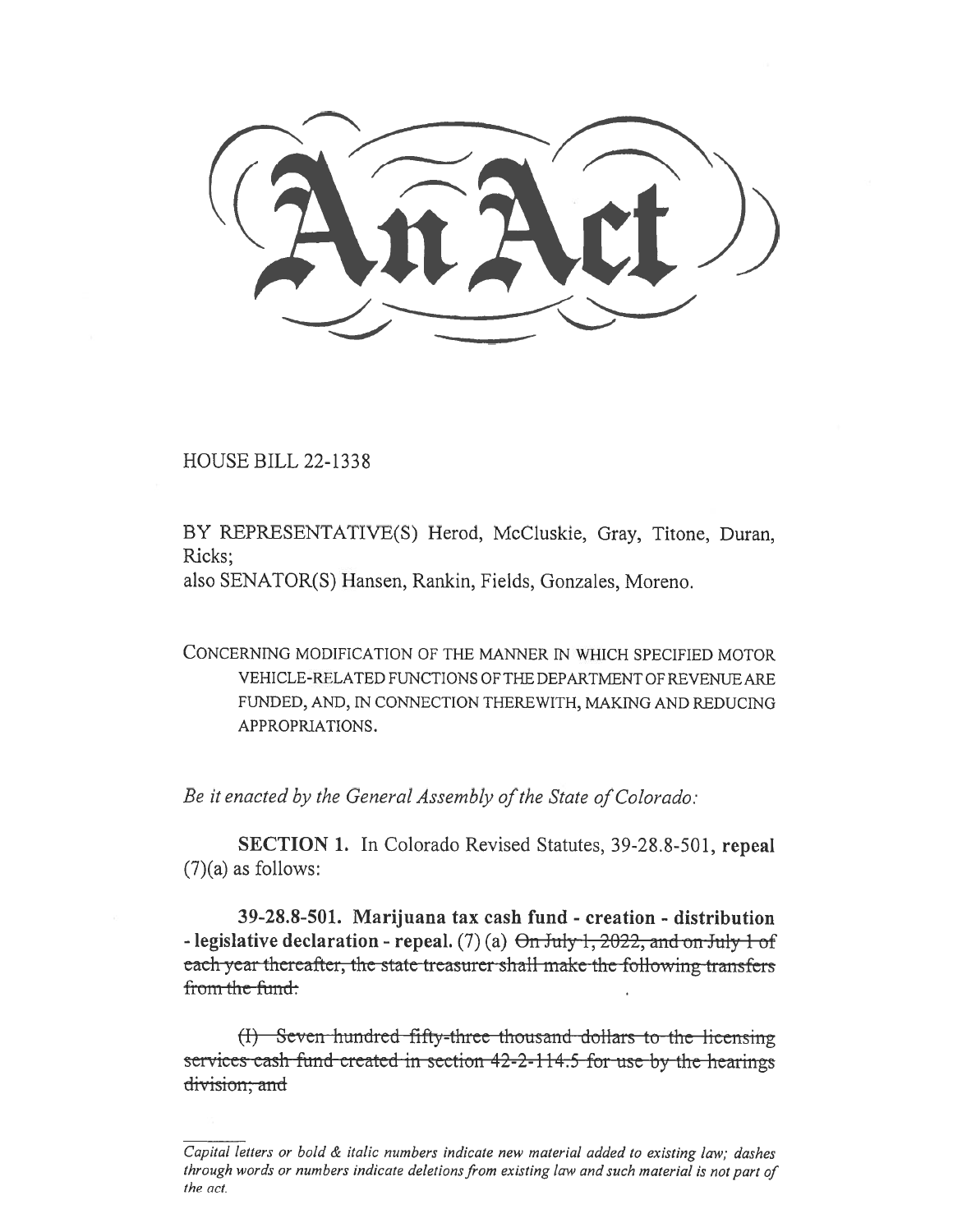$(H)$  Six hundred forty-eight thousand dollars to the licensing services cash fund created in section 42-2-114.5 for use by the division of motor vehicles.

SECTION 2. In Colorado Revised Statutes, 43-4-201, amend  $(3)(a)(I)(C)$  and  $(3)(a)(III)(C)$  as follows:

43-4-201. Highway users tax fund - created. (3) (a) (I) The general assembly shall not make any annual appropriation (whether by regular, special, or supplementary appropriation) or any statutory distribution from the highway users tax fund for any purpose or purposes in a total amount that is:

(C) Commencing in the fiscal year 2013-14, more than a six percent increase over the appropriation to the Colorado state patrol for the prior fiscal year, plus, for the fiscal years  $2016-17$ ,  $2017-18$ , and  $2018-19$ , only AND 2022-23 ONLY, the amount appropriated to the department of revenue for use by the division of motor vehicles pursuant to  $sub-subgraph (C)$ of subparagraph (III) of this paragraph (a) SUBSECTION  $(3)(a)(III)(C)$  OF THIS SECTION.

(III) (C) The general assembly shall not make any annual appropriation or statutory distribution from the highway users tax fund for the fiscal year 1997-98 or for any succeeding fiscal year authorized by subparagraph  $(H)$  of this paragraph  $(a)$  SUBSECTION  $(3)(a)(II)$  OF THIS SECTION, excluding the annual appropriation or statutory distribution to the Colorado state patrol and, through the fiscal year 2011-12 only, the ports of entry section and excluding any appropriation to the department of revenue for the fiscal years 2008-09, 2009-10, 2010-11, 2011-12, 2016-17, 2017-18, and 2018-19, AND 2022-23 for expenses incurred in connection with the administration of article 2 of title 42,  $C.R.S.,$  by the division of motor vehicles within the department.

SECTION 3. Appropriation - adjustments to 2022 long bill. (1) To implement this act, appropriations made in the annual general appropriation act for the 2022-23 state fiscal year to the department of revenue are adjusted as follows:

(a) The cash funds appropriation from the licensing services cash

PAGE 2-HOUSE BILL 22-1338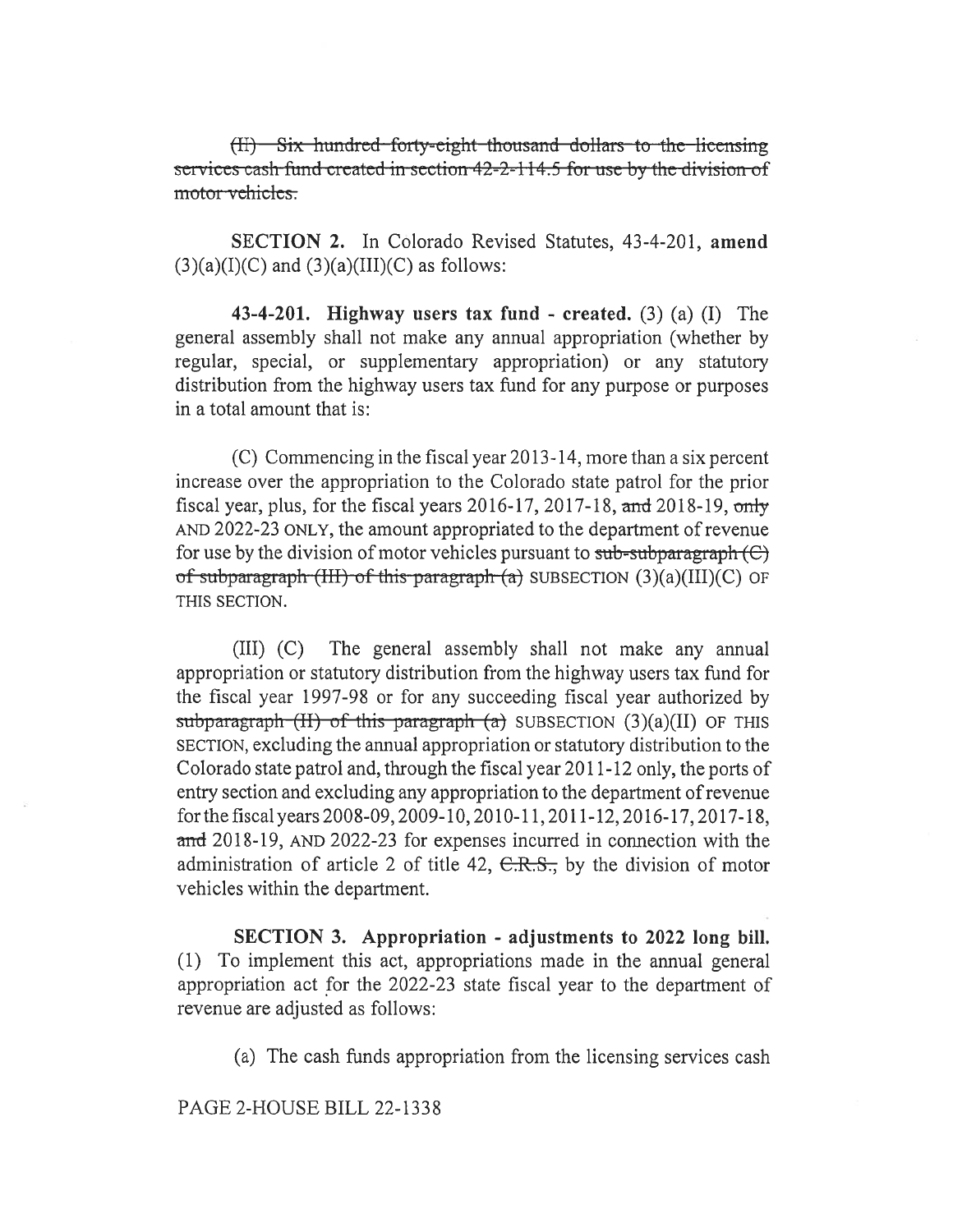fund created in section 42-2-114.5 (1), C.R.S., for personal services in the hearings division is decreased by \$713,000; and

(b) The cash funds appropriation from the licensing services cash fund created in section 42-2-114.5 (1), C.R.S., for DRIVES maintenance and support in the division of motor vehicles is decreased by \$548,000.

(2) For the 2022-23 state fiscal year, \$1,261,000 is appropriated to the department of revenue. This appropriation is from the highway users tax fund created in section 43-4-201 (1)(a), C.R.S., and is appropriated pursuant to section 43-4-201 (3)(a)(I)(C), C.R.S. The department may use this appropriation as follows:

(a) \$548,000 for DRIVES maintenance and support in the division of motor vehicles; and

(b) \$713,000 for use by the hearings division for personal services.

SECTION 4. Safety clause. The general assembly hereby finds,